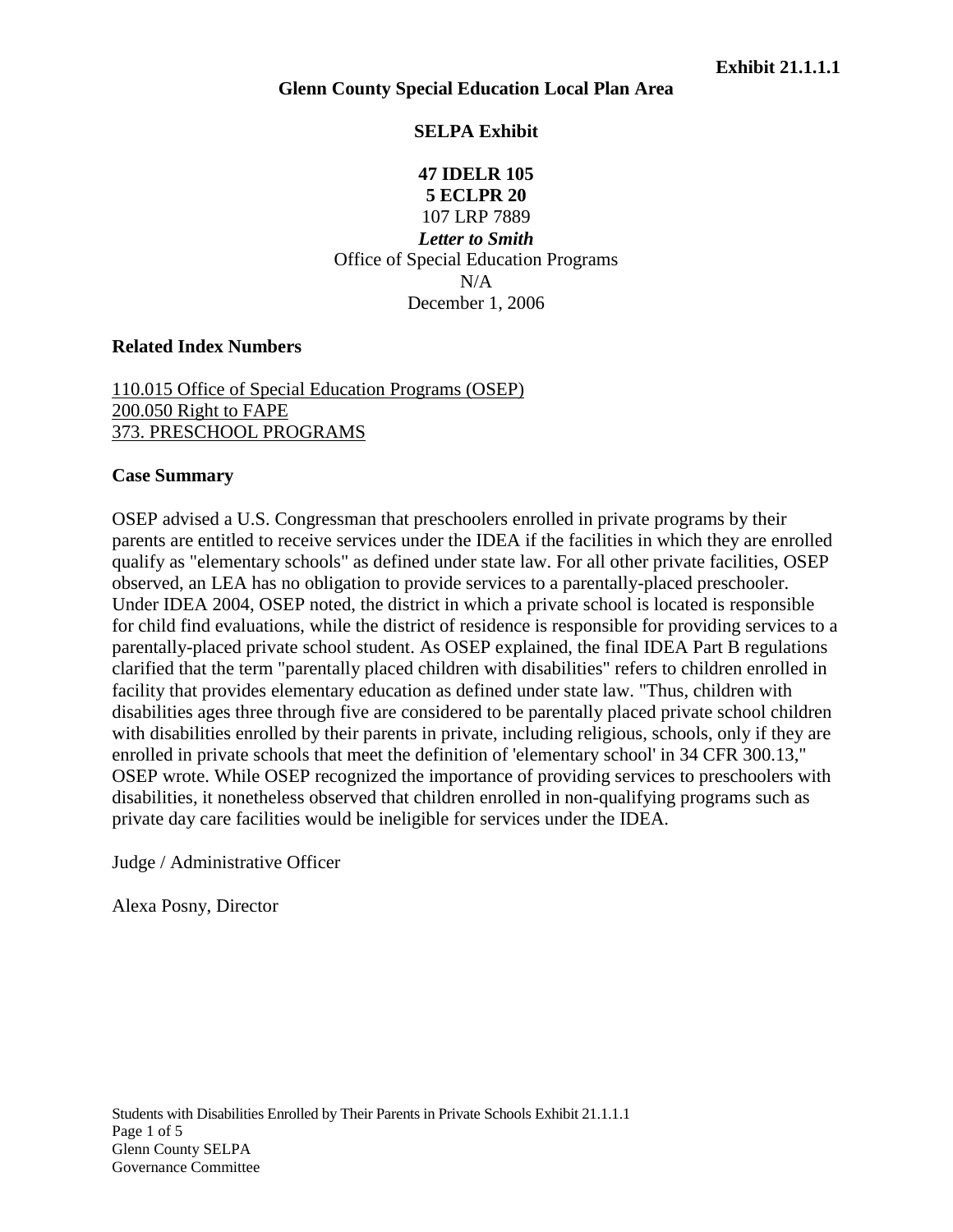# **SELPA Exhibit**

# **Full Text**

Honorable Christopher Smith 2372 Rayburn House Office Building Washington, DC 20515-3004

Dear Congressman Smith:

This letter is in response to your correspondence of August 10, 2006, to Secretary Spellings seeking clarification of the provisions in the Individuals with Disabilities Education Improvement Act of 2004 (IDEA 2004) at 20 U.S.C. 1412(a)(10)(A) regarding the applicability of equitable participation requirements to children with disabilities ages three through five who are enrolled by their parents in private schools or facilities. Since that time, I met with your staff to discuss your concerns about the meaning of the final regulations at 34 CFR §§ 300.130- 300.144 -- Children with Disabilities Enrolled by Their Parents in Private Schools. Specifically, you are concerned that the New Jersey State Department of Education's (NJSDE's) interpretation of the new regulations is more restrictive than previous requirements regarding the provision of equitable services to children with disabilities ages three through five who are enrolled by their parents in private schools or facilities.

I would like to take this opportunity to respond more fully to the concerns raised in your letter that hundreds of preschool children with disabilities in private schools will be "cut off from their programs" and unable to receive "early educational intervention" because of the changes made by IDEA 2004 and its implementing regulations to the equitable participation requirements. There are several ways that preschool children with disabilities receive special education and related services. While many preschool children with disabilities are not eligible for equitable participation services because, as explained below, they attend a private school or facility, such as a day-care center, that may not meet the State's definition of "elementary school" this does not mean, as your letter suggests, that these children are not eligible for services under IDEA. Under section 612(a)(1) of IDEA, States must make a free appropriate public education (FAPE) available to eligible children with disabilities aged three through twenty-one in the State's mandated age range. (34 CFR § 300.101) Because many local educational agencies (LEAs) do not offer public preschool programs, particularly for three- and four-year-olds, LEAs often make FAPE available to a preschool child with a disability in a private school or facility. In these circumstances, there is no requirement that the private school or facility be an elementary school under State law.

As noted above, because many LEAs do not offer public preschool programs, particularly for three- and four-year-olds, LEAs often make FAPE available to an eligible preschool child with a disability in a private school or facility in accordance with 34 CFR §§ 300.145-300.147. In some instances, the LEA may make FAPE available to the private school that the parent his selected. If there is a public preschool program available, the LEA of residence may choose to make FAPE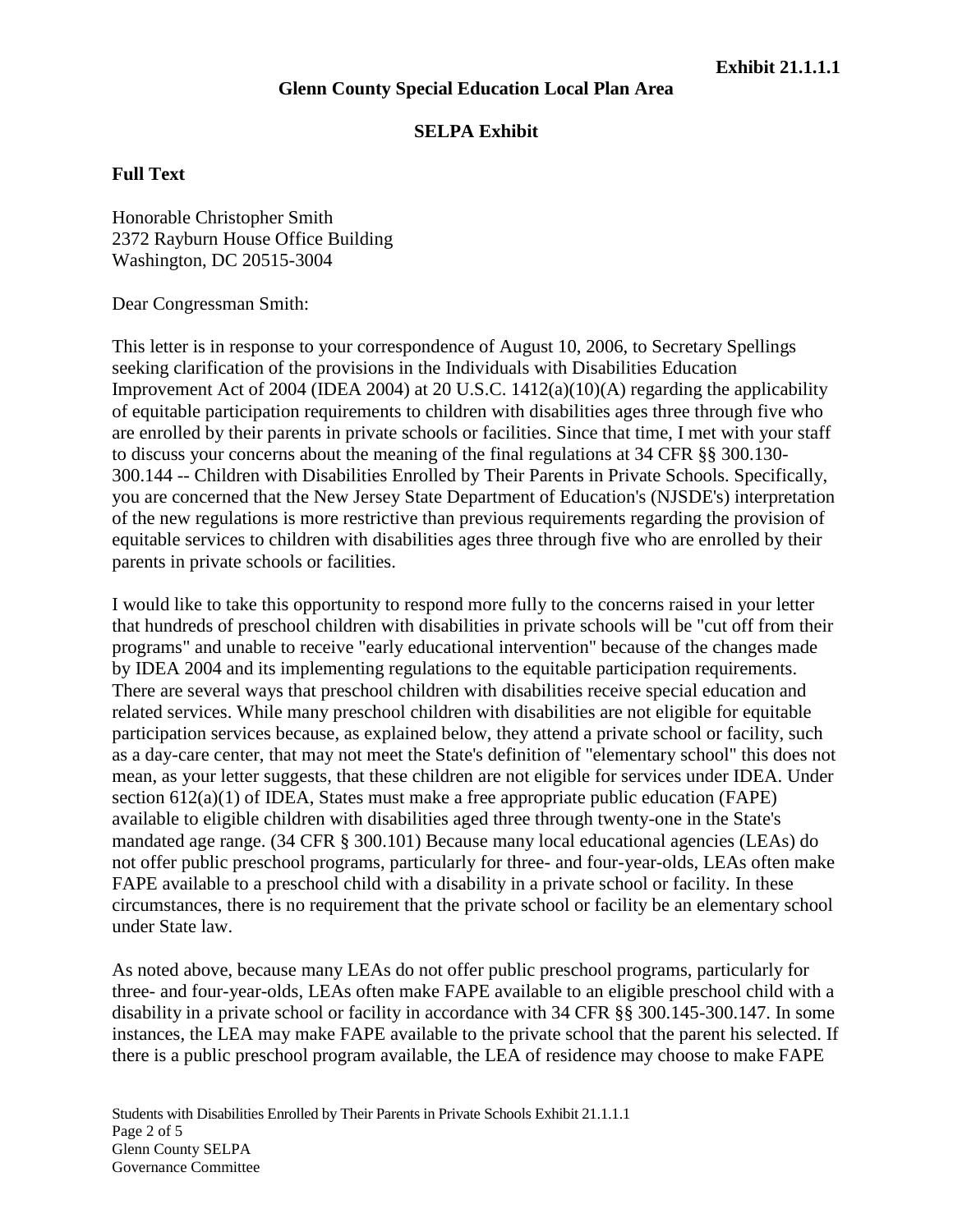### **Glenn County Special Education Local Plan Area**

### **SELPA Exhibit**

available to a preschool child in the public preschool program. If the group of persons specified in 34 CFR § 300.116(a)(1) making the placement decision, places the child in a public or private preschool program and the parents reject the public agency's offer of FAPE because they want their child to remain in the private preschool program they have selected, the public agency is not required to provide FAPE to that child. The parent may challenge the public agency's determination of what constitutes FAPE for their child using the State complaint and due process procedures available under IDEA.

In addition, as you know, IDEA 2004 retains the requirement that each LEA must spend a proportionate amount of the subgrant it receives from the State educational agency (SEA) under the Grants to States aid Preschool Grants for Children with Disabilities program for the provision of special education and related services to children with disabilities enrolled by their parents in private elementary schools and secondary schools. Under IDEA 2004, significant changes were made in that the LEA where a private elementary school or secondary school or facility is located is responsible for child find, individual evaluations, and the provision of equitable services to parentally-placed private school children with disabilities, rather than the LEA in which the parents of such children reside. Under the previous regulations, implementing Part B of the IDEA, "private school children with disabilities" were defined as children with disabilities enrolled by their parents in private schools or facilities. 34 CFR § 300.450 (1999). Although the previous regulation did not specify that the private school or facility was required to meet the definition of elementary school or secondary school in IDEA, that has been the Department's consistent interpretation of the statute.

The final regulations implementing section  $612(a)(10)(A)(i)$  of IDEA 2004 at 34 CFR § 300.130 now clarify that "parentally-placed private school children with disabilities" means "children with disabilities enrolled by their parents in private, including religious, schools or facilities, that meet the definition of "elementary school" in § 300.13 or secondary school in § 300.36." Thus, children with disabilities ages three through five are considered to parentally-placed private school children with disabilities enrolled by their parents in private, including religions, elementary schools, only if they are enrolled in private schools or facilities that meet the definition of "elementary school" in 34 CFR § 300.13. "Elementary school" is defined at 34 CFR § 300.13, as a nonprofit institutional day or residential school, including a public elementary charter school, that provides elementary education, as determined under State law. Accordingly, if a private preschool or day-care program or other private early childhood program or facility is considered an elementary school under the Stated definition of "elementary school," the child find and equitable participation requirements in 34 CFR §§ 300.130-300.144 apply to those children with disabilities enrolled by their parents in such programs. (34 CFR § 300.133(a)(2)(ii)). Therefore, the LEA where the private school or facility is located is not required to include children with disabilities ages three through five enrolled by their parents in private schools that do not meet the State's definition of "elementary school" in the population of children considered for equitable services if the private school or facility where the parents have enrolled their child is not covered under the State's definition of "elementary school."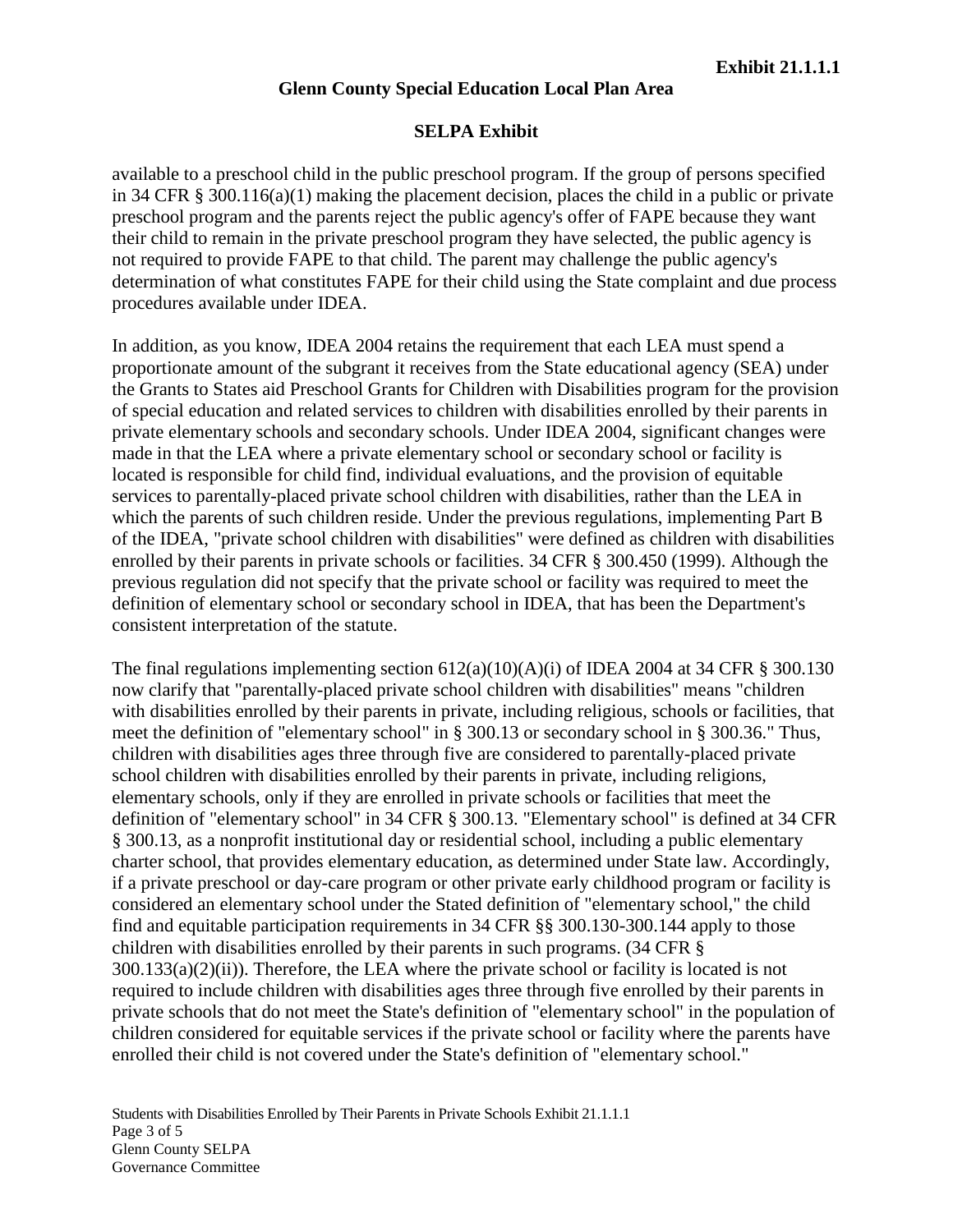## **Glenn County Special Education Local Plan Area**

### **SELPA Exhibit**

The formulas used to calculate the amount of Part B funds that LEAs must spend on providing special education and related services to parentally-placed private school children with disabilities are found at 34 CFR § 300.133(a)(1) and (2). The LEA where the private school or facility is located cannot include children with disabilities ages three through five in the calculations if those private preschools or facilities where parents enrolled their child do not meet the State's definition of "elementary school." In those instances where part B funds may not be spent on parentally-placed private school children with disabilities ages three through five, States and LEAs are not prohibited from using other sources of State, local, and private funds to provide equitable services to those children.

Pursuant to 34 CFR § 300.131, if a parentally-placed child with a disability is suspected of having a disability, the LEA where the private school is located must conduct the child's initial evaluation, subject to informed parental consent. In addition, the LEA where the private school is located must, in accordance with 34 CFR § 300.504(a), provide the parents a copy of the procedural safeguards notice, upon the initial referral or parent request for evaluation. If the LEA where the private school is located determines that a child is a child with a disability under State standards, the child's parents, if they wish to have FAPE made available to their child, need to stake the LEA of residence aware of their interest in their child receiving FAPE, since generally, depending on State law, the LEA where the child resides is responsible for making FAPE available to an eligible parentally-placed child with a disability. Parents, however, may opt not to enroll their child in the LEA of residence and, once the parents have made clear their intention to keep the child enrolled in the private elementary school or secondary school located in another LEA, the LEA where the child resides need not provide FAPE to that child. Accordingly, the school district in which the private elementary school or secondary school is located is not responsible for making FAPE available to a child whose parents reside in another school district, but mist consider the child in the population of children considered for equitable services.

The NJSDE must determine which private preschools and facilities are covered under New Jersey's definition of "elementary school." This will clarify for LEAs which children with disabilities ages three through five attending private preschools and facilities, the LEA must consider for equitable services.The NJSDE may opt to amend its definition of "elementary school" to cover private preschools, programs and facilities where parents enroll their three through five-year-old children with disabilities in order to preserve the eligibility of those children for equitable services consideration.

We do not want to understate the importance of equitable services for preschool children with disabilities. However, it is our belief that many parentally-placed preschool children with disabilities, unlike school aged-children, because they attend a private school or facility that does not meet the State's definition of "elementary school," will not be eligible under IDEA to be considered for equitable participation services. These children generally will continue to remain the responsibility of the LEA of residence for the purpose of conducting child find and making a program of FAPE available to an eligible child.